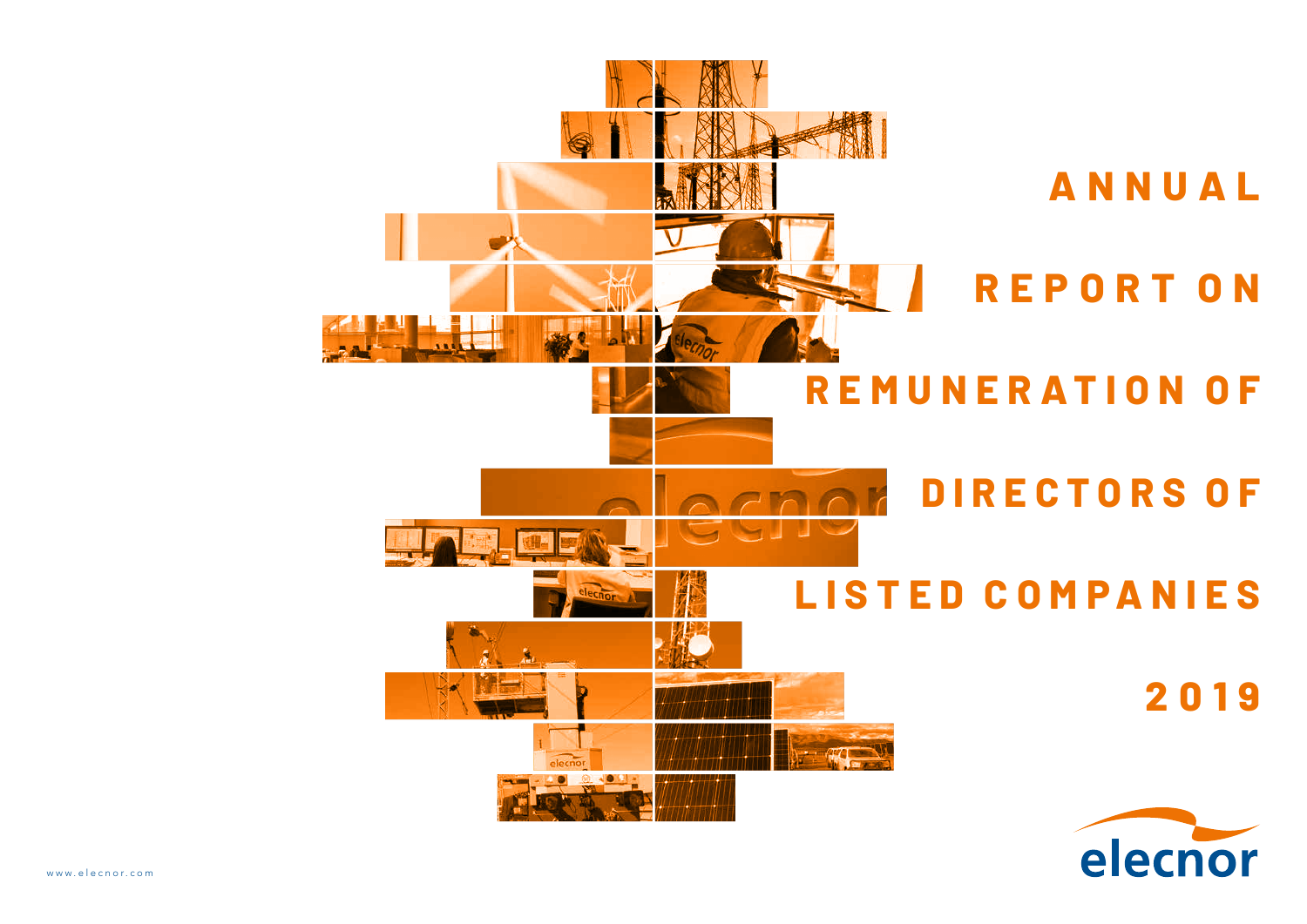## **A) REMUNERATION POLICY OF THE COMPANY FOR THE CURRENT FINANCIAL YEAR**

**A.1.** Explain the current director remuneration policy applicable to the year in progress. To the extent that it is relevant, certain information may be included in relation to the remuneration policy approved by the General Shareholders' Meeting, provided that these references are clear, specific and concrete.

The specific determinations for the year in progress should be described, both the remuneration of directors in their status as such and as a result of their executive functions carried out for the Board pursuant to the contracts signed with executive directors and to the remuneration policy approved by the General Shareholders' Meeting.

At any event, the following aspects should be reported:

• Description of the procedures and company bodies involved in determining and approving the remuneration policy and its

• Indicate and, where applicable, explain whether comparable companies have been taken into account in order to establish

- terms and conditions.
- the company's remuneration policy.
- Information on whether any external advisors took part in this process and, if so, their identity.

#### Existing remuneration policy for the current year:

On 22 May 2019, the General Shareholders' Meeting of Elecnor, S.A. ("Elecnor" or the "Company") approved the "Remuneration Policy for Directors for the 2020, 2021 and 2022 financial years" (the "Policy") with 95.07% of votes in favour. This Policy had previously been approved by the Company's Board of Directors by virtue of a resolution dated 27 March 2019, following a proposal and a report justifying the decision by Elecnor's Appointments and Remunerations Commission, in a meeting held on 18 February 2019.

In accordance with the By-laws and the Regulations of the Board of Directors of the Company, the General Shareholders' Meeting shall determine the maximum remuneration to be paid to the Directors for all the functions they perform, both for the performance of executive and non-executive functions.

In accordance with the foregoing and the principles governing this Policy, the maximum amount of annual remuneration for the Directors as a whole is set at EUR ten (10) million. This maximum amount shall remain in force until its modification is approved.

**A.** The Director remuneration system for the performance of non-executive functions .

In accordance with the By-laws and the Regulations of the Company's Board of Directors, there are three (3) cumulative remuneration systems for all Directors for the performance of non-executive functions:

a. the maximum amount of 7% of the profits obtained by the consolidated group during the year, after the provision for

the payment of taxes and requirements established by law for this purpose has been met, as well as,

b. a fixed cash allowance to be determined by the General Meeting, and

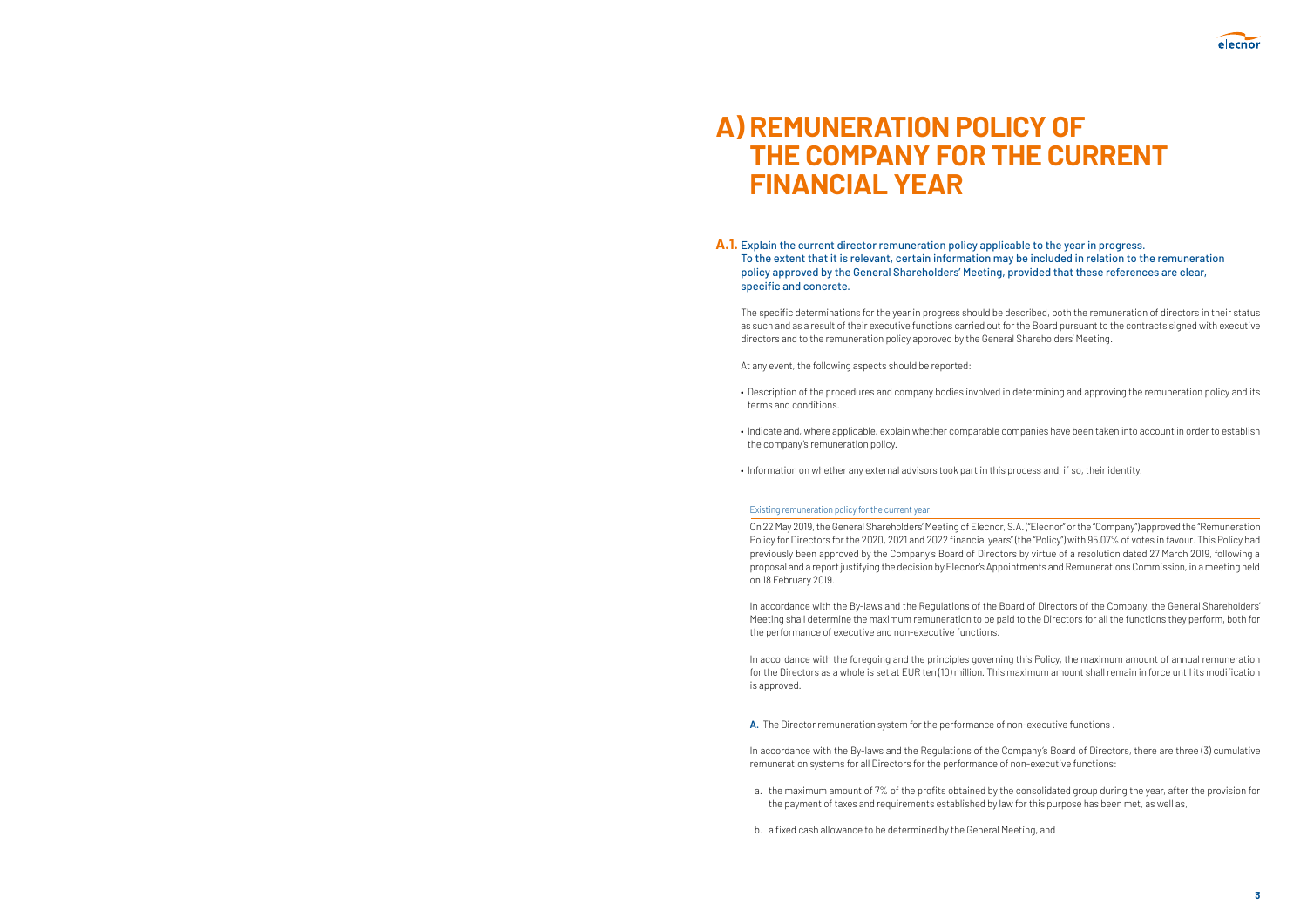c. attendance allowances which, depending on the circumstances, are to be assigned as compensation for attendance expenses and others that they must assume in the exercise of their roles and functions.

Likewise, and in keeping with the previous remuneration policy, the remuneration shall not necessarily be the same for all Directors for the performance of non-executive functions, and its distribution shall be agreed by the Board of Directors of the Company in accordance with Article 12 of the Company's By-laws, for which it shall consider:

- a. membership or performance of positions within the different Board of Directors' Commissions,
- b. membership of other Boards of Directors of companies belonging to Elecnor Group and attendance at the various meetings of the Board of Directors,
- c. the dedication of the Directors and the responsibility assumed by them, and
- d. their functions and trajectory on the Board of Directors.

For all of the above, during the financial year 2020, in order to determine the remuneration of each Director, a basic remuneration shall be set for all of them, for their status as Directors, which shall be increased according to the fulfilment of the different parameters listed above.

Furthermore, and on an exceptional basis, the Company may grant, by agreement of the General Meeting, a fixed allocation to those Directors, who do not have executive functions, which it considers appropriate, for any reason, and which has been duly justified by the Board of Directors to the General Shareholders' Meeting of the Company.

#### **B.** The Director remuneration system for the performance of executive functions

The remuneration of the Directors for the performance of executive functions is independent and compatible with the remuneration and compensation established for the performance of non-executive functions, which are established in both the Company By-laws as in the contract that to this effect is signed between them and the Company, and which conforms to the remuneration Policy.

As a relevant change, Directors with executive functions shall receive the remuneration set in their respective contracts for the performance of such functions, as follows:

- a. A fixed cash remuneration, which may be modified during the period referred to in the Policy, by agreement of the Board of Directors, provided that it does not exceed the maximum remuneration to be received as remuneration of the Directors for all the functions they perform, both for the performance of executive and non-executive functions, as determined by the General Shareholders' Meeting.
- b. A variable remuneration, calculated on indicators or benchmarks, qualitative or quantitative, based on the degree of compliance with the objectives by the executive Directors (as agreed by the Board of Directors upon proposal of the Appointments and Remuneration Commission, such as turnover, operating profit, profit after tax ("PAT"), recruitment and debt or others). Variable remuneration may be much more relevant than fixed remuneration components.
- c. Remuneration based on the delivery of shares or option rights over shares of the Company itself.
- d. The following social benefits or remuneration in kind: (i) they shall be included in the civil liability policy for Directors and board members that the Company has agreed upon at all times; (ii) they shall continue to have the right to participate in social security systems (for coverage of their survival, illness, accidents, etc.) in terms similar to those generally established at all times for the Company's Directors; and (iii) likewise, the Executive Chair shall continue to enjoy all those benefits that, if applicable, the Company makes available to the management group.
- e. In addition to any compensation for termination of the contract, provided that the termination was not caused by breach of their duties as administrator.

• Relative importance of variable remuneration items vis-à-vis fixed remuneration (remuneration mix) and the criteria and objectives taken into consideration in their determination and to guarantee a suitable balance between the fixed and variable components of the remuneration. In particular, state the actions adopted by the company in relation to the remuneration system to reduce exposure to excessive risks and adapt this to the long-term objectives, values and interests of the company, which will include, as the case may be, mention of the measures to guarantee that the long-term results of the company are taken into account in the remuneration policy, the measures adopted in relation to those categories of staff whose professional activities have a material impact on the risk profile of the company and measures to avoid conflict

of interest, as the case may be.

• Furthermore, state whether the company has established any period for the accrual or consolidation of certain variable remuneration items, in cash, shares or other financial instruments, any deferral period in the payment of amounts or the handover of accrued and consolidated financial instruments, or if any clause exists reducing the deferred remuneration or that obliges the director to return remuneration received, when such remuneration has been based on certain figures that have clearly been shown to be inaccurate has been agreed.

The only Director foreseen to receive a variable remuneration is the Executive Director.

 The variable remuneration of the Executive Director is based on the Company's performance and their personal performance, which is calculated on indicators or benchmarks, either qualitative or quantitative, linked to the degree of compliance with the objectives thereof.

 As such, the variable remuneration of the Executive Director is established, in accordance with their Contract, depending on the degree of achievement of a series of objectives, such as turnover, operating profit, profit after tax ("PAT"), recruitment and debt, regulatory compliance and occupational risk prevention, among others.

Variable remuneration may be much more relevant than fixed remuneration components.

 The Board of Directors, on the proposal of the Appointments and Remunerations Commission, shall determine the objectives, the degree of their achievement, and the final amount corresponding to the variable remuneration.

The possibility of establishing variable incentives in the long term is also envisaged.

 Lastly, the system for the remuneration of the Company's Directors for the performance of non-executive functions establishes a maximum amount of 7% of the profits obtained by the consolidated group in the financial year, after the provision for the payment of taxes has been made and the requirements established by law for this purpose have been met.

• Amount and nature of fixed components that are due to be accrued during the year by directors in their status as such.

The fixed annual remuneration for each of the Directors for the performance of their non-executive functions is expected to be EUR 143,500 and EUR 1,500 for attendance fees for each meeting of the Board of Directors, plus the amount they receive for their membership of the various Board of Director Committees and Commissions as detailed below:

For membership of **the Executive Committee:** EUR 25,000.

For membership of **the Audit Commission:** Member: EUR 15,000. Chair: EUR 20,000.

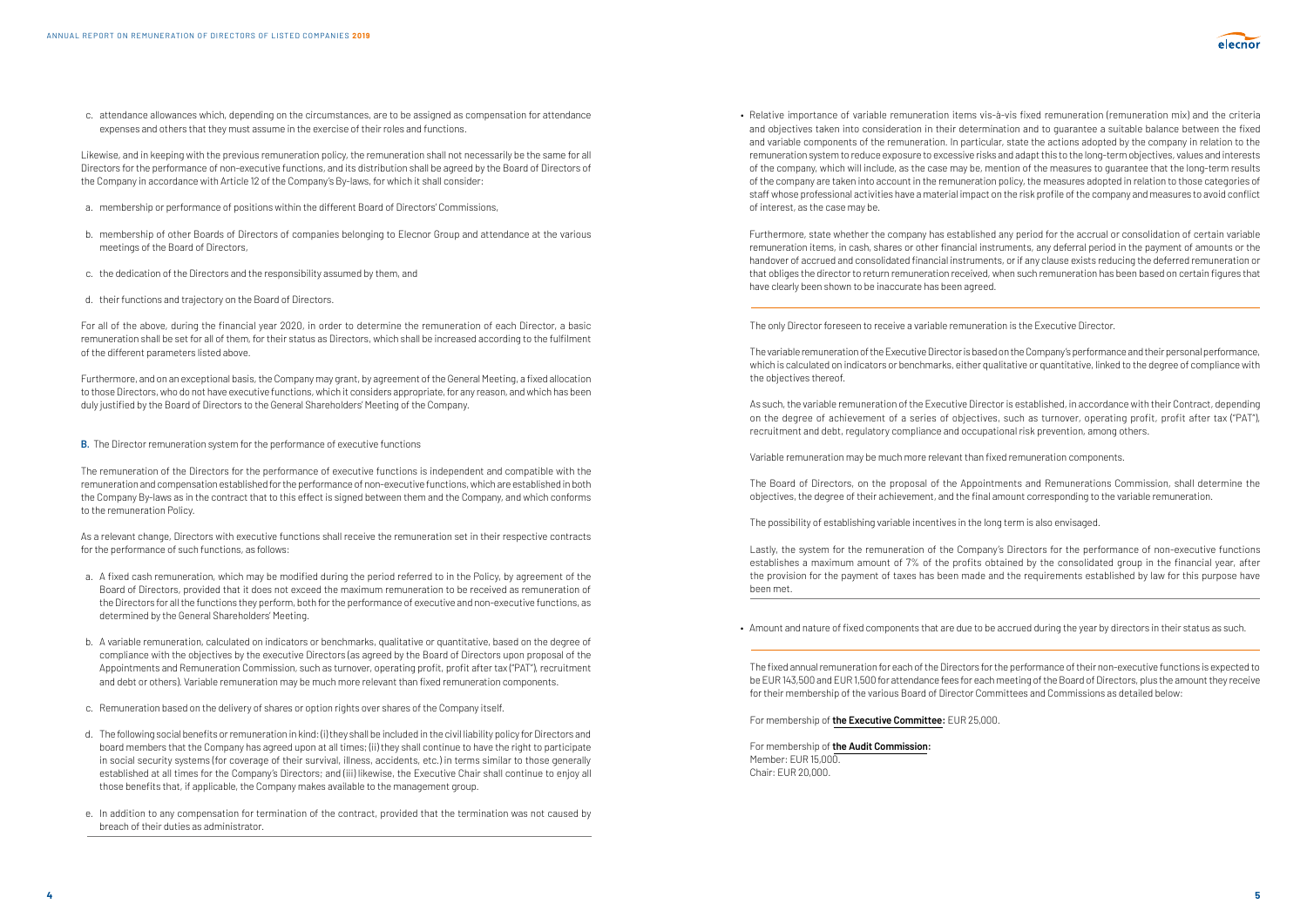For membership of the **Appointments and Remunerations Commission:** Member: EUR 12,500. Chair: EUR 17,500.

The annual remuneration for the performance of positions on the **Board of Directors,** which is expected to remain the same as in the previous year, is detailed below: Non-Executive Chair: EUR 270,000. Secretary: EUR 20,000.

• Amount and nature of fixed components that are due to be accrued during the year for the performance of senior management functions of executive directors.

They will be set once the Annual Accounts have been approved.

• Amount and nature of any component of remuneration in kind that will accrue during the year, including, but not limited to, insurance premiums paid in favour of the director.

During the financial year 2020, there will be no remuneration in kind.

• Amount and nature of variable components, differentiating between those established in the short and long term. Financial and non-financial, including social, environmental and climate change parameters selected to determine variable remuneration in the year in progress, explaining the extent to which these parameters are related to performance, both of the director and of the company, together with their risk profile, and the methodology, deadline necessary and techniques established to determine the degree of compliance with the parameters used in the design of the variable remuneration at the end of the year.

• State the range, in monetary terms, of the different variable components according to the degree of compliance with the objectives and parameters established, and whether any maximum monetary amounts exist in absolute terms.

They will be set once the Annual Accounts have been approved.

• Main characteristics of long-term savings systems. Among other information, state the contingencies covered by the system, whether through defined contributions or benefits, the annual contribution that needs to be made to the defined contribution system, the benefits directors are entitled to in the event of defined benefit systems, the conditions under which economic rights are consolidated for directors and their compatibility with any other type of payment or severance pay as a result of the early termination or dismissal of the director, or deriving from the termination of the contractual relation, in the terms provided, between the company and the director.

• State if the accrual or consolidation of any of the long-term savings plans is linked to achieving certain objectives or parameters related to the short- or long-term performance of the director.

The Company does not consider these systems.

• Any type of payment or severance pay for early termination or dismissal of the director, or deriving from the termination of the contractual relation, in the terms provided, between the company and the director, whether voluntary resignation by the director or dismissal of the director by the company, as well as any type of agreement reached, such as exclusivity, post-contractual non-competition, permanence or loyalty, which entitle the director to any type of remuneration.

There are no agreed or paid compensation payments in the event of termination of a Director's duties.

The only compensation provided for are those that the Executive Director may receive for the termination of their contract for the performance of their senior management functions, which are explained below:

The contract with the Executive Director provides for compensation in their favour in the event of termination, provided that the termination is not the result of a breach attributable to the same, nor is it due to their exclusive will.

The amount of the compensation amounts, as a general rule, to an amount equivalent to two (2) years of their total remuneration, including fixed and variable remuneration, but excluding that obtained in programmes or incentives of an annual or multi-year nature, without prejudice to the fact that, depending on the type of event that results in the termination of the contracts, it may reach an amount equivalent to three (3) years of their total remuneration.

The contract with the Executive Director also contains a clawback clause, under which the Executive Director must reimburse the Company for amounts received as variable remuneration or resulting from the settlement of incentive plans, if at any time during (1) year after payment thereof, as a result of the Executive Director's wilful or grossly negligent actions, the following circumstances have arisen: (i) there have been alterations or inaccuracies in the relevant business data for the purposes of calculating the variable remuneration or incentive plans and these are confirmed by the Company's external auditors; (ii) as a result of the above circumstance, the Company is obliged to significantly reformulate its accounts.

The Executive Director must pay the amount notified by the Company within forty-five (45) days following the date of the request for payment.

• State the conditions that contracts should respect for those exercising senior management functions as executive directors. Among others, information should be provided on the duration, limits on amounts of severance pay, minimum contract term clauses, notice periods and payment in lieu of these notice periods, and any other clauses relating to hiring bonuses, compensation and golden parachute clauses for early termination of the contractual relationship between the company and the executive director. Include, among others, the pacts or agreement on con-competition, exclusivity, permanence

and loyalty, and post-contractual non-competition, unless these have been explained in the previous section.

Main terms and conditions of the contracts of the Executive Directors with the Company.

The contract that the Executive Director signs with the Company is based on the following conditions:

(a) Duration:

The contract of the Executive Director shall remain in force as long as they remain in office.

(b) Compensation:

 The contract with the Executive Director provides for compensation in their favour in the event of termination, provided that the termination is not the result of a breach attributable to the same, nor is it due to their exclusive will.

 The amount of the compensation amounts, as a general rule, to an amount equivalent to two (2) years of their total remuneration, including fixed and variable remuneration, but excluding that obtained in programmes or incentives of an annual or multi-year nature, without prejudice to the fact that, depending on the type of event that results in the termination of the contracts, it may reach an amount equivalent to three (3) years of their total remuneration.

The Executive Director has the obligation to observe strictly and to the extent that it is applicable, the standards and

- (c) Compliance with the Company's corporate governance system: provisions contained in the corporate governance system of the Company.
- (d) Post-contractual exclusivity and non-competition agreement: non-competition for a maximum period of two (2) years from the termination of the contract.



The contract may establish an obligation of exclusivity and full dedication to the Company and of post-contractual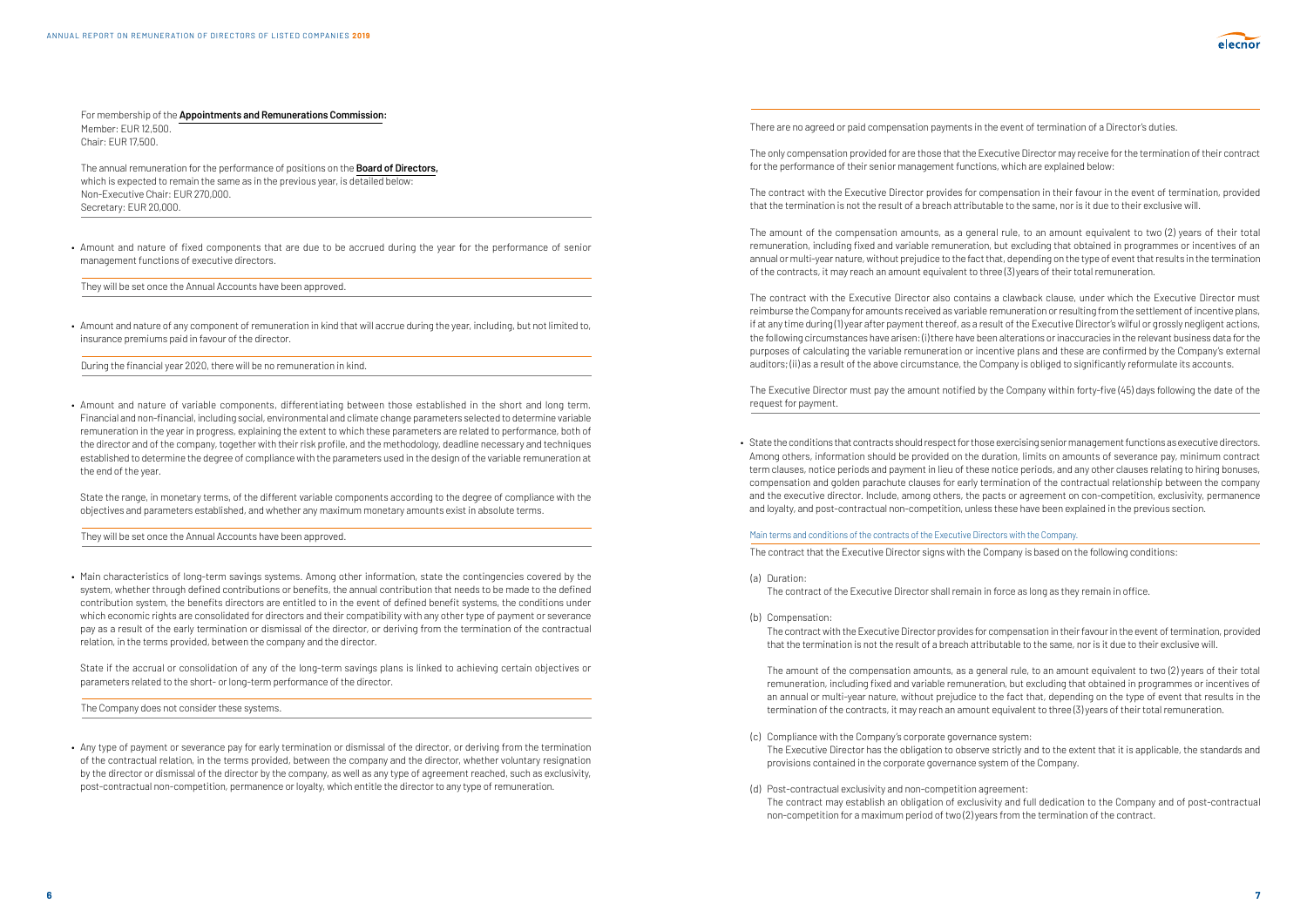(e) Confidentiality:

 The contract of the Executive Director shall establish a strict duty of confidentiality. In addition, once their relationship with the Company has concluded, they must return to the Company any documents and objects related to their activity that they may hold.

(f) Refund clause (clawback):

 The contract with the Executive Director includes a refund clause under which the Executive Director must reimburse the Company for any amounts received as variable remuneration or resulting from the settlement of incentive plans, if at any time during (1) year after payment thereof, as a result of the fraudulent or grossly negligent actions of the Executive Director, the following circumstances have arisen: (i) there have been alterations or inaccuracies in the relevant business data for the purposes of calculating the variable remuneration or incentive plans and these are confirmed by the Company's external auditors; (ii) as a result of the above circumstance, the Company is obliged to significantly reformulate its accounts.

- A new policy or a modification of the policy already approved by the General Meeting.
- Significant changes in the specific determinations established by the board for the current year regarding the remuneration policy in force with respect to those applied in the previous year.
- Proposals that the board of directors has agreed to submit to the general shareholders' meeting to which this annual report will be submitted and which are proposed to be applicable to the current year.

 The Executive Director must pay the amount notified by the Company within forty-five (45) days following the date of the request for payment.

• The nature and estimated amount of any other supplementary remuneration accrued by directors in the year in progress in consideration for services rendered other than those inherent in the post.

They do not exist.

• Other remunerative items or by-products, as the case may be, of the company granting the director advance payments, loans, guarantees or any other remuneration.

They do not exist.

• The nature and estimated amount of any other planned supplementary remuneration accrued by directors in the year in progress that are not included in the previous sections, whether payment is satisfied by the company or another group company.

They do not exist.

#### **A.2.** Explain any significant change in the remuneration policy applicable in the current year resulting from:

On 22 May 2019, the Shareholders' General Meeting of the Company approved, with 95.07% of votes in favour, the new "Remuneration Policy for Directors for the 2020, 2021 and 2022 financial years", which had previously been approved by the Company's Board of Directors by virtue of a resolution dated 18 February 2019 at the proposal of the Elecnor Appointments and Remunerations Commission, at its meeting held on 18 February 2019.

The drafting of this Policy is the result of the new interpretation of the concept of directors in their "status" (Supreme Court ruling 98/2018 of 26 February), under Articles 23.e), 217 and 529 novodecies of the Law on Corporations ("LSC" by its Spanish acronym).

Although the aforementioned ruling does not apply to listed companies, since it expressly excludes this type of company in its arguments, Elecnor decided to anticipate a possible extrapolation of its arguments to listed companies by modifying Article 12 of the Company's by-laws, which was worded as follows:

#### "**ARTICLE 12**

Management of the Company shall correspond to the Board of Directors.

 The General Shareholders' Meeting shall determine and approve the maximum remuneration to be received as remuneration of the board directors for all items and for any duties they perform, both for the performance of executive and non-executive functions. The maximum amount set by the General Meeting shall remain in force until the General Meeting approves the amendment thereof.

**A.** Director remuneration for the performance of non-executive functions.

For the performance of non-executive functions, all Directors shall receive as remuneration:

 (i) the maximum amount of 7% of the profits obtained by the consolidated group during the year, after the provision for the payment of taxes and requirements established by law for this purpose have been met, as well as,

(iii) attendance allowances which, depending on the circumstances, are to be assigned as compensation for attendance

- 
- (ii) a fixed cash allowance to be determined by the General Meeting, and
- expenses and others that they must assume in the exercise of their roles and functions.

 The Board of Directors shall be responsible for determining the annual remuneration amount, in accordance with the above items, and the distribution of the remuneration of each Director for the performance of non-executive functions.

**B.** Director remuneration for the performance of executive functions.

 In addition to the remuneration they receive for the performance of non-executive functions, the Directors who perform executive functions within the Company shall receive the remuneration established in their respective contracts for the following items:

 (ii) Variable remuneration, calculated on qualitative or quantitative indicators or reference parameters, linked to the degree of compliance with their objectives (agreed by the Board of Directors at the proposal of the Appointments

(iii) Remuneration based on the delivery of shares or option rights over shares of the Company itself.

- (i) A fixed remuneration in cash.
- and Remunerations Commission).
- 
- 
- breach of their duties as administrator.

 (iv) The following social benefits or remuneration in kind: (i) they shall be included in the civil liability policy for Directors and board members that the Company has agreed upon at all times; (ii) they shall continue to have the right to participate in social security systems (for coverage of their survival, illness, accidents, etc.) in terms similar to those generally established at all times for the Company's Directors; and (iii) likewise, the Executive Chair shall continue to enjoy all those benefits that, if applicable, the Company makes available to the management group.

(v) In addition to any compensation for termination of the contract, provided that the termination was not caused by

 These contracts must be previously approved by the Board of Directors at the proposal of the Appointments and Remunerations Commission, complying with the requirements established in the applicable law.

 In any case, the aggregate sum of all the resulting amounts to be received by all Directors and for any items in each financial year shall never be greater than the maximum amount approved by the General Meeting".

The new Remuneration Policy, which main characteristics and new features are described in section A.1., is a continuation of the previous policy and also aims to comply with the principles of good corporate governance, facilitating greater transparency and control of Directors' remuneration, as the By-laws set out the remuneration items for all Directors, regardless of the functions they perform.

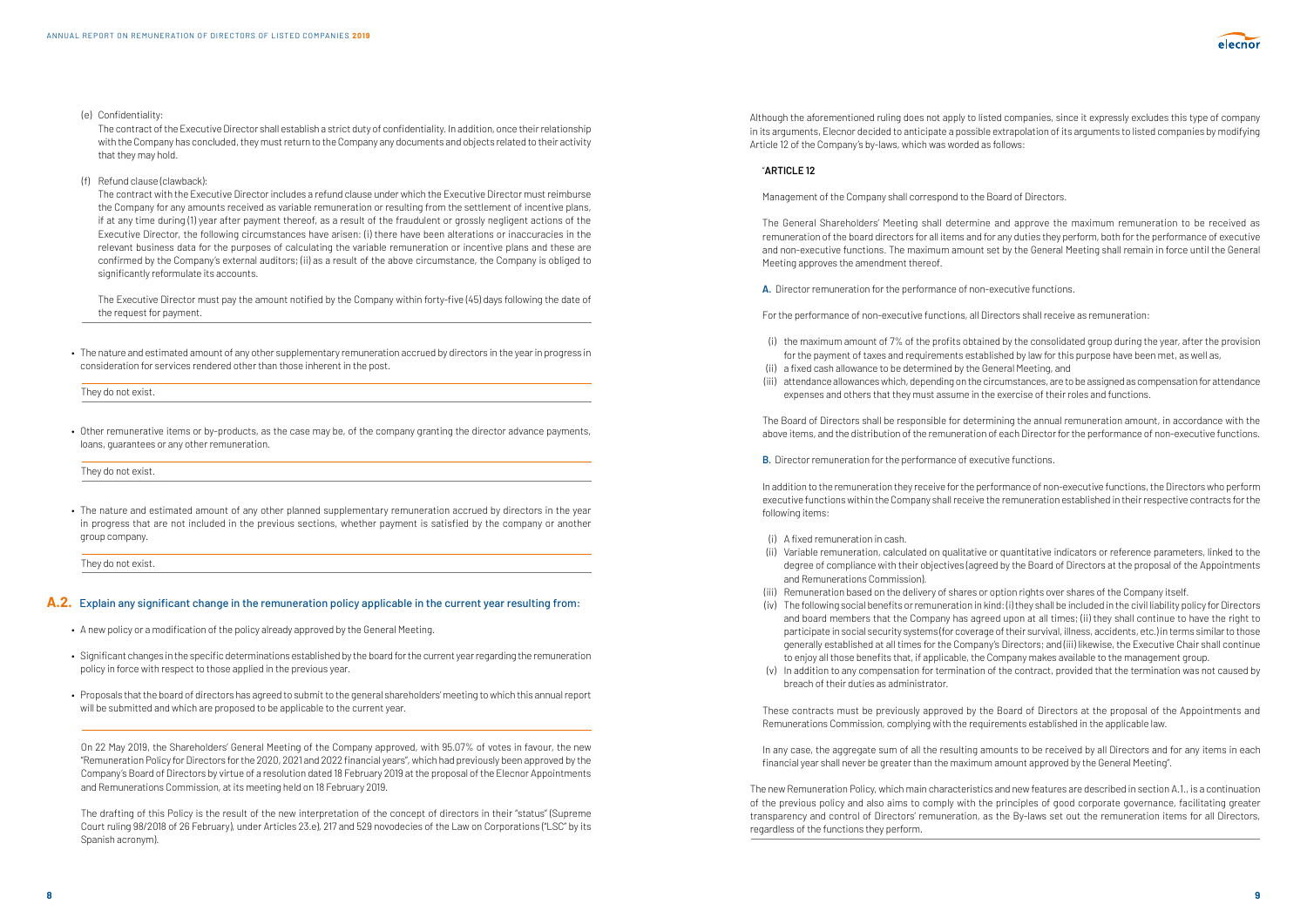

**A.3.** Identify the direct link to the document where the current company remuneration policy is posted, which must be available on the web page of the company.

https://www.elecnor.com/resources/files/1/Gobierno\_Corporativo/politica-de-remuneraciones-de-los-consejerospara-2020-2021-y-2022eng.pdf

**A.4.** Explain, taking into account the data provided in Section B.4, the outcome of voting, of a consultative nature, by shareholders at the General Shareholders' Meeting on the annual report on remuneration for the previous year.

Elecnor's annual remuneration report for the 2018 financial year was approved by the General Shareholders' Meeting with 92.25% of the share capital present and represented.

Voting on the resolution:

Votes in favour: 65,541,705 Votes against: 3,154,855 Abstaining: 0

## **B) OVERALL SUMMARY OF HOW REMUNERATION POLICY HAS BEEN APPLIED DURING THE YEAR ENDED**

**B.1.** Explain the process followed to apply the remuneration policy and determine the individual remuneration contained in Section C of this report. This information will include the role played by the remuneration committee, the decisions taken by the Board of Directors and, as the case may be, the identity and the role of the external advisors whose services have been used in the process to apply the remuneration policy in the year ended.

The remuneration policy applicable to the 2019 financial year was approved by the Company's Board of Directors by virtue of a resolution dated 15 March 2017 and was proposed by the Appointments and Remunerations Commission of Elecnor, S.A., which, in a meeting held on 13 March 2017, drafted the report explaining the Company's remuneration policy described herein. The Ordinary Shareholders' General Meeting of 15 May 2017, approved the remuneration policy for financial years 2017, 2018 and 2019.

For the preparation of this policy, the Company was advised by Russell Reynolds, a top-level consultant of recognised prestige and experience, for the analysis and drafting of a report on the Company's remuneration system. The aim was to verify, among other parameters, (i) whether the agreed remuneration was adequate to attract and retain Directors, but not so high as to compromise the independence of non-executive Directors, (ii) whether it was in line with market conditions and (iii) whether it complied as far as possible with the Recommendations on Good Corporate Governance.

Subsequently, in 2019, Elecnor agreed to modify its remuneration system for Directors. The Appointments and Remunerations Commission agreed to propose to the Board of Directors of Elecnor the modification of Article 12 of the Company's By-laws with regard to Directors' remuneration. This modification of the By-laws was approved by Elecnor's Shareholders' General Meeting, as detailed in section B.2. below, which should be taken into account in order to understand how the remuneration policy was applied during the financial year ending on 31 December 2019.

**B.2.** Explain the different actions taken by the company in relation to the remuneration system and how they have contributed to reducing exposure to excessive risks and adapting them to the long-term objectives, values and interests of the company, including a reference to the measures that have been adopted to guarantee that the long-term results of the company have been taken into consideration in the remuneration accrued and that a suitable balance has been repercussion on the company's risk profile and the measures that have been adopted to avoid conflicts of interest, if appropriate.

attained between the fixed and variable components of the remuneration, the measures that have been adopted in relation to those categories of staff whose professional activities have a material

As a continuation of section B.1. above, on 18 February 2019, the Appointments and Remunerations Commission agreed to propose to the Board of Directors of Elecnor the amendment of Article 12 of the Company's By-laws with regard to the remuneration of Directors for the performance of all their functions, both executive and non-executive, for the purpose of adapting it to the interpretation contained in Supreme Court Ruling 98/2018 of 26 February and to adapt the profit-based remuneration system to the reality of the Company and its Group (understood in the terms of Article 42 of the Commercial Code).

To this end, the Appointments and Remunerations Commission issued the corresponding report, which was approved by the Board of Directors in its meeting of 27 March 2019, thereby proposing the aforementioned amendment of the by-laws to the General Shareholders' Meeting. Consequently, the Shareholders' General Meeting of Elecnor, in its meeting held on 22 May 2019, unanimously approved the modification of Article 12 of the Company's By-laws, which is worded as follows:

#### "**ARTICLE 12**

Management of the Company shall correspond to the Board of Directors.

 The General Shareholders' Meeting shall determine and approve the maximum remuneration to be received as remuneration of the board directors for all items and for any duties they perform, both for the performance of executive and non-executive functions. The maximum amount set by the General Meeting shall remain in force until the General Meeting approves the amendment thereof.

**A.** Director remuneration for the performance of non-executive functions

For the performance of non-executive functions, all Directors shall receive as remuneration:

 (i) the maximum amount of 7% of the profits obtained by the consolidated group during the year, after the provision for the payment of taxes and requirements established by law for this purpose have been met, as well as,

- 
- (ii) a fixed cash allowance to be determined by the General Meeting, and

 (iii) attendance allowances which, depending on the circumstances, are to be assigned as compensation for attendance expenses and others that they must assume in the exercise of their roles and functions.

 The Board of Directors shall be responsible for determining the annual remuneration amount, in accordance with the above items, and the distribution of the remuneration of each Director for the performance of non-executive functions.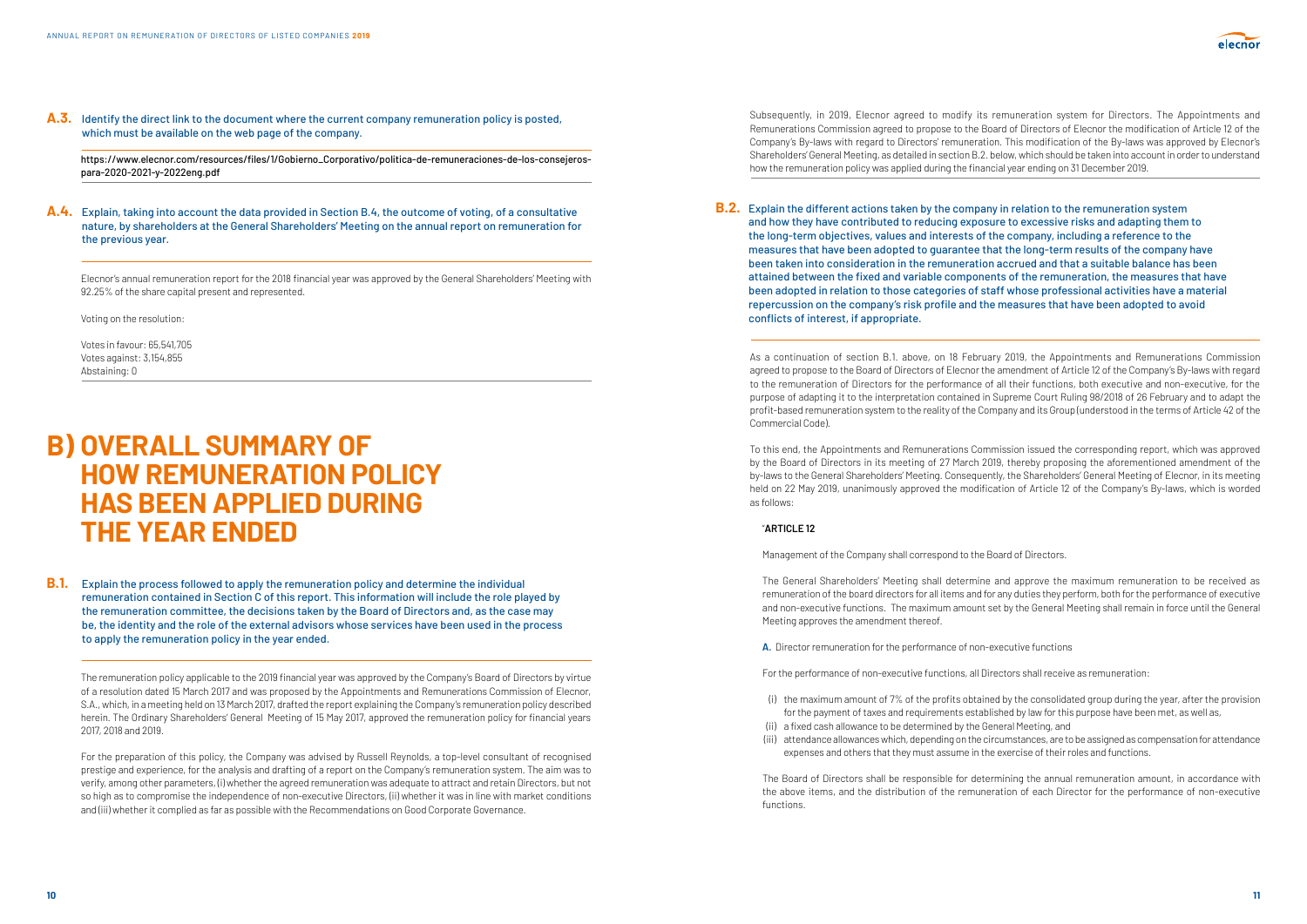**B.** Director remuneration for the performance of executive functions.

 In addition to the remuneration they receive for the performance of non-executive functions, the Directors who perform executive functions within the Company shall receive the remuneration established in their respective contracts for the following items:

- (i) A fixed remuneration in cash.
- (ii) Variable remuneration, calculated on qualitative or quantitative indicators or reference parameters, linked to the degree of compliance with their objectives (agreed by the Board of Directors at the proposal of the Appointments and Remunerations Commission).
- (iii) Remuneration based on the delivery of shares or option rights over shares of the Company itself.
- (iv) The following social benefits or remuneration in kind: (i) they shall be included in the civil liability policy for Directors and board members that the Company has agreed upon at all times; (ii) they shall continue to have the right to participate in social security systems (for coverage of their survival, illness, accidents, etc.) in terms similar to those generally established at all times for the Company's Directors; and (iii) likewise, the Executive Chair shall continue to enjoy all those benefits that, if applicable, the Company makes available to the management group.
- (v) In addition to any compensation for termination of the contract, provided that the termination was not caused by breach of their duties as administrator.

In addition, the aforementioned General Shareholders' Meeting approved, with 95.07% of votes in favour, the new Directors' Remuneration Policy for the next three years in the terms described in Section A.1., agreed by the Company's Board of Directors in its meeting on 27 March 2019, following a proposal and a report justifying it by the Appointments and Remunerations Commission, setting the maximum amount of annual remuneration for all directors, for all the functions they perform, i.e. both executive and non-executive functions, at the amount of EUR 10 million. This maximum amount will remain in force until its modification by the General Shareholders' Meeting is approved.

These contracts must be previously approved by the Board of Directors at the proposal of the Appointments and Remunerations Commission, complying with the requirements established in the applicable law.

In any case, the aggregate sum of all the resulting amounts to be received by all Directors and for any items in each financial year shall never be greater than the maximum amount approved by the General Meeting".

These measures are aimed at mitigating the risks that could arise from extrapolating the conclusions of the aforementioned Supreme Court Ruling 98/2018 of 26 February to listed companies while aligning them with shareholders' interests by offering, if possible, greater transparency of the existing remuneration systems, as well as control of the maximum amounts to be paid to all Directors for all items, since it is the shareholders who agree to set this maximum amount.

Thus, with this amendment of the By-laws and the preparation of this new Policy, the Company has anticipated a possible extrapolation of this Ruling to listed companies, reducing possible risks, both commercial and tax, which may arise in the future.

#### **B.3.** Explain how the remuneration accrued over the year meets the provisions contained in the current remuneration policy.

Furthermore, report on the relationship between the remuneration obtained by the directors and the results or other performance measures of the company in the short and long term, explaining, as the case may be, how the variations in the performance of the company have influenced changes in the remuneration of directors and how the latter contribute to the short- and long-term results of the company.

The remuneration of Elecnor's Board of Directors for all items has been maintained during the 2019 financial year, in line with the cost containment policy approved by all the members of the Board of Directors.

### **B.4.** Report on the result of the consultative vote at the General Shareholders'' Meeting on remuneration in the previous year, indicating the number of votes against that may have been cast:

|                 | Number        | % of the total  |  |
|-----------------|---------------|-----------------|--|
| Votes cast      | 68,696,560    | 78.96%          |  |
|                 | <b>Number</b> | % of votes cast |  |
| Negative votes  | 3,154,855     | 4.59%           |  |
| Votes in favour | 65,541,705    | 95.41%          |  |
| Abstaining      | 0             | $0.00\%$        |  |
| <b>Remarks</b>  |               |                 |  |

### **B.5.** Explain how the fixed components accrued during the year by the directors in their capacity as such have been determined and how they have changed with respect to the previous year.

The fixed annual remuneration for each of the Directors, in their capacity as such, for membership of the Board of Directors was EUR 143,500 and EUR 1,500 for attendance fees for each meeting of the Board of Directors, plus the amount received for membership of the various Commissions of the Board of Directors and the Committees detailed below:

Remuneration for membership of the various Committees:

- For membership of **the Executive Committee:** EUR 25,000.
- For membership of **the Audit Commission:** Member: EUR 15,000. Chair: EUR 20,000.
- For membership of **the Appointments and Remunerations Commission:** Member: EUR 12,500. Chair: EUR 17,500.

The annual remuneration for the performance of positions on the **Board of Directors** is detailed below:

Non-Executive Chair: EUR 270,000. Secretary: EUR 20,000.

There have been no changes over the previous year.

**B.6.** Explain how the salaries accrued by each one of the executive directors over the past financial year for the previous year.

## the performance of management duties were determined, and how they have changed with respect to

The amount and nature of the fixed components of remuneration for the performance of management duties by the Executive Director shall be as follows:

Mr. Rafael Martín de Bustamante Vega (Managing Director). • Salary: EUR 568,000.

There has been an upwards variation of 0.88% over the previous year.

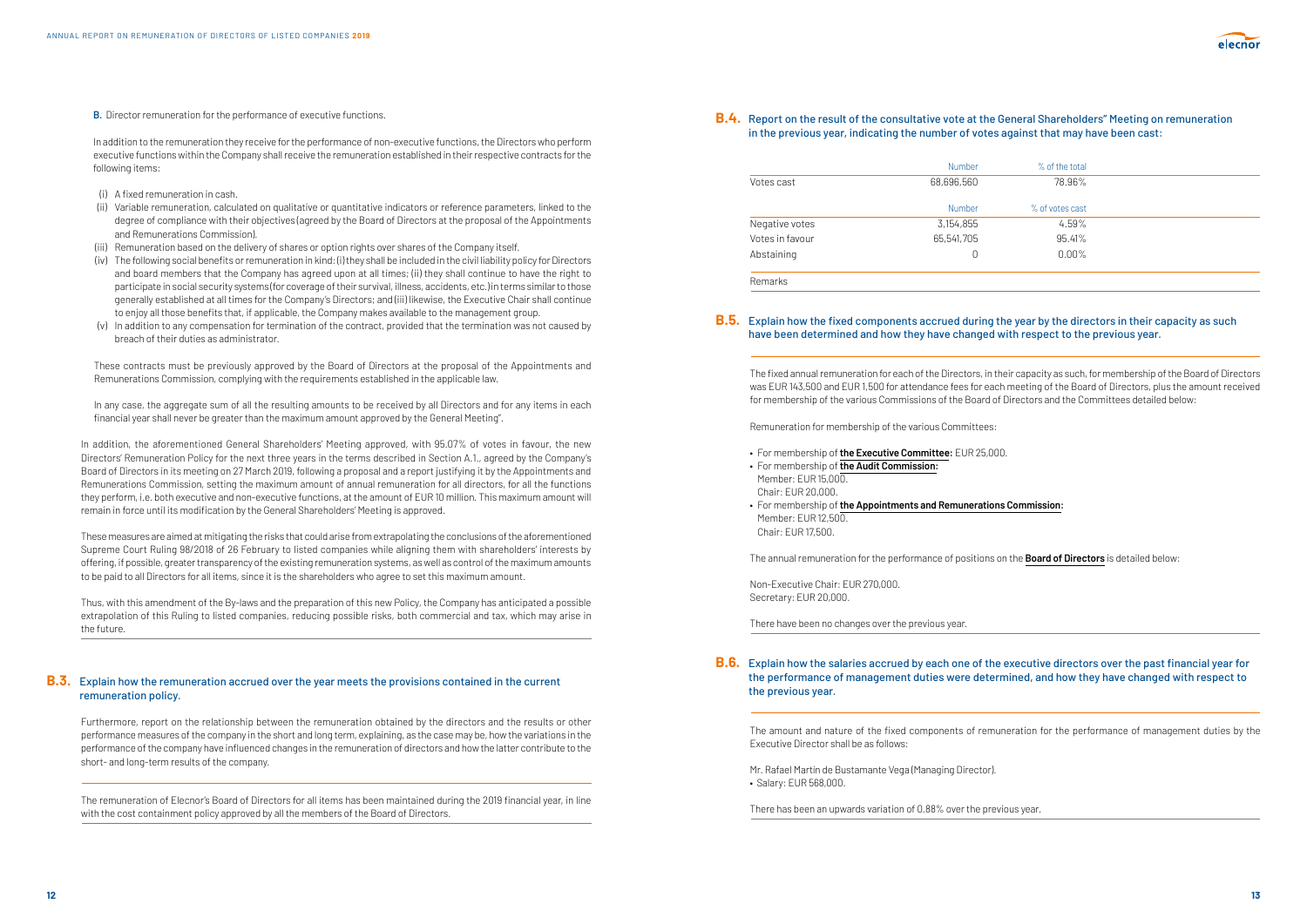#### **B.7.** Explain the nature and the main characteristics of the variable components of the remuneration systems accrued in the year ended.

In particular:

• Identify each one of the remuneration plans that have determined the different types of variable remuneration accrued by each of the directors in the year ended, including information on their scope, their date of approval, their date of incorporation, the periods of accrual and validity, the criteria used to evaluate performance and how this has affected the establishment of the variable amount accrued, as well as the measurement criteria used and the period necessary to be in a position to suitably measure all the conditions and criteria stipulated.

• In the case of share options and other financial instruments, the general characteristics of each plan will include information on both the conditions to acquire unconditional ownership (consolidation) and to exercise these options or financial instruments, including the price and term to exercise them.

- Each one of the directors, together with their category (executive directors, proprietary external directors, independent external directors and other external directors), that are beneficiaries of remunerations systems or plans that include variable remuneration.
- As the case may be, information is to be provided on periods for the accrual or deferment of payment applied and/or the periods for withholding/unavailability of shares or other financial instruments, if they should exist.

Explain the short-term variable components of the remuneration systems

The only Director who has received variable remuneration is the Executive Director, and his variable remuneration during 2019 has amounted to the following:

Mr. Rafael Martín de Bustamante Vega (Managing Director) Variable remuneration: EUR 1,014,000.

Explain the long-term variable components of the remuneration systems

**B.8.** Indicate whether certain variable components have been reduced or clawed back when, in the case of the former, payment has been consolidated and deferred or, in the case of the latter, consolidated and paid, on the basis of data that have subsequently proved to be inaccurate. Describe the amounts reduced or clawed back through the application of the reduction or clawback clauses, why they were implemented and the years to which they refer.

No amount has been claimed or refunded under the refund (clawback) clause in the contract between the Company and the Executive Director.

**B.9** Explain the main characteristics of the long-term savings systems where the amount or equivalent annual cost appears in the tables in Section C, including retirement and any other survivor benefit that are financed, totally or partially, by the company, whether through internal or external contributions, indicating the type of plan, whether it is a defined contribution or benefit, the contingencies covered, the conditions to consolidate economic rights for directors and their compatibility with any type of severance pay for early termination or termination of the contractual relationship between the company and the director.

The Company does not consider these systems.

### **B.10.** Explain, where appropriate, the severance pay or any other type of payment deriving from early dismissal or early resignation, or from the termination of the contract in the terms provided for therein, accrued and/or received by directors during the year ended.

There are no agreed or paid compensation payments in the event of termination of a Director's duties.

The only compensation provided for are those that the Executive Director may receive for the termination of their contract for the performance of their senior management functions, which are explained below:

The contract with the Executive Director provides for compensation in their favour in the event of termination, provided that the termination is not the result of a breach attributable to the same, nor is it due to their exclusive will.

The amount of the compensation amounts, as a general rule, to an amount equivalent to two (2) years of their total remuneration, including fixed and variable remuneration, but excluding that obtained in programmes or incentives of an annual or multi-year nature, without prejudice to the fact that, depending on the type of event that results in the termination of the contracts, it may reach an amount equivalent to three (3) years of their total remuneration.

In addition, no such compensation was accrued or received in 2019.

**B.11.** Indicate whether there have been any significant changes in the contracts of persons exercising senior year, unless these have already been explained in Section A.1.

## management functions, such as executive directors, and, where appropriate, explain such changes. In addition, explain the main conditions of the new contracts signed with executive directors during the

In 2019, the contract with the Executive Director was amended to include a clawback clause under which the Executive Director must reimburse the Company for any amounts received as variable remuneration or resulting from the settlement of incentive plans, if at any time during (1) year after the payment thereof, as a result of wilful misconduct or gross negligence on the part of the Executive Director, the following circumstances have arisen: (i) there have been alterations or inaccuracies in the business data that are relevant for the purposes of calculating the variable remuneration or incentive plans and these are confirmed by the Company's external auditors; (ii) as a result of the above circumstance, the Company is obliged to significantly reformulate its accounts.

The Executive Director must pay the amount notified by the Company within forty-five (45) days following the date of the request for payment.

#### **B.12.** Explain any supplementary remuneration accrued by directors as consideration for services rendered

outside of their post.

The Director Mr. Juan Landecho Sarabia had an employment relationship with an Elecnor Group company for which he was paid EUR 86,300.

### **B.13.** Explain any remuneration deriving from advance payments, loans or guarantees granted, indicating the interest rate, their key characteristics and the amounts eventually returned, as well as the obligations

taken on by way of guarantee or collateral.

They do not exist.

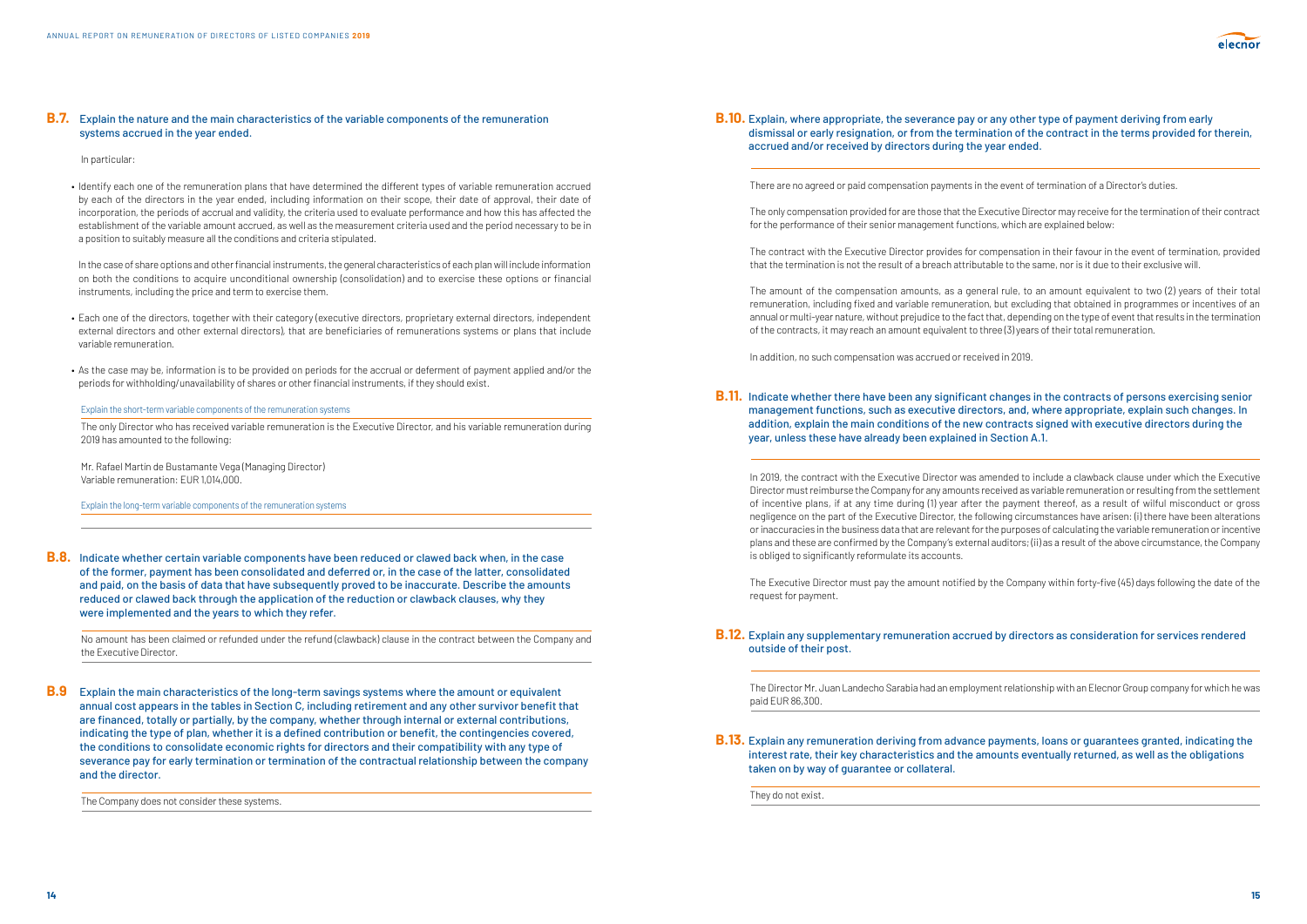**B.14.** Itemise the remuneration in kind accrued by the directors over the year, briefly explaining the nature of the different salary components.

They do not exist.

**B.15.** Explain the remuneration accrued by directors by virtue of payments settled by the listed company to a third company at which the director renders services when these payments seek to remunerate the director's services to the company.

They do not exist.

**B.16.** Explain any other items of remuneration other than those mentioned in the previous sections, whatever their nature or the group company that settles the payment, particularly when this is a related operation or its settlement distorts the true image of the total remuneration accrued by the director.

They do not exist.

## **C) ITEMISED INDIVIDUAL REMUNERATION ACCRUED BY EACH DIRECTOR**

| Name                                             | <b>Type</b>          | Period of accrual<br>in year t |
|--------------------------------------------------|----------------------|--------------------------------|
| MR. JAIME REAL DE ASÚA ARTECHE                   | PROPRIETARY DIRECTOR | 519.8                          |
| MR. FERNANDO LEÓN DOMECO                         | PROPRIETARY DIRECTOR | 249.8                          |
| MR. IGNACIO PRADO REY-BALTAR                     | PROPRIETARY DIRECTOR | 227.3                          |
| MR. RAFAEL MARTÍN DE BUSTAMANTE VEGA             | <b>EXECUTIVE</b>     | 1,819.3                        |
| MR. JOAQUÍN GÓMEZ DE OLEA Y MENDARO              | PROPRIETARY DIRECTOR | 232.3                          |
| MR. CRISTOBAL GONZÁLEZ DE AGUILAR ALONSO URQUIJO | PROPRIETARY DIRECTOR | 237.3                          |
| MR. FERNANDO AZAOLA ARTECHE                      | <b>EXTERNAL</b>      | 199                            |
| MR. MIGUEL CERVERA EARLE                         | PROPRIETARY DIRECTOR | 212.3                          |
| MS. ISABEL DUTILH CARVAJAL                       | <b>INDEPENDENT</b>   | 190.9                          |
| MS. IRENE HERNÁNDEZ ÁLVAREZ                      | <b>INDEPENDENT</b>   | 179.6                          |
| MR. JUAN LANDECHO SARABIA                        | PROPRIETARY DIRECTOR | 286.1                          |
| MR. MIGUEL MORENÉS GILES                         | PROPRIETARY DIRECTOR | 252.3                          |
| MR. GABRIEL ORAA Y MOYUA                         | PROPRIETARY DIRECTOR | 199.8                          |
| MR. RAFAEL PRADO ARANGUREN                       | PROPRIETARY DIRECTOR | 199.8                          |
| MR. EMILIO YBARRA AZNAR                          | <b>INDEPENDENT</b>   | 194                            |

**C.1.** Complete the following tables regarding the individual remuneration of each director (including the salary received for performing executive duties) accrued during the year.

#### **a) Remuneration from the reporting company:**

**i) Remuneration in cash** (thousand euros).

Remarks



| Name                                                        | MR. JAIME REAL DE ASÚA ARTECHE<br>PROPRIETARY DIRECTOR | MR. FERNANDO LEÓN DOMECO<br>/ PROPRIETARY DIRECTOR | MR. IGNACIO PRADO REY-BALTAR<br>/ PROPRIETARY DIRECTOR | MR. RAFAEL MARTÍN DE BUSTAMANTE VEGA<br>/ EXECUTIVE | MR. JOAQUIN GÓMEZ DE OLEA Y MENDARO<br>/ PROPRIETARY DIRECTOR | MR. CRISTOBAL GONZÁLEZ DE AGUILAR ALONSO-URQUIJO<br>/ PROPRIETARY DIRECTOR | MR. FERNANDO AZAOLA ARTECHE<br>/ CONSULTANT | ш<br>MR. MIGUEL CERVERA EARL<br>/ PROPRIETARY DIRECTOR | MS. ISABEL DUTILH CARVAJAI<br>/ INDEPENDENT | MS. IRENE HERNÁNDEZ ÁLVAREZ<br>/ INDEPENDENT | MR. JUAN LANDECHO SARABIA<br>/ PROPRIETARY DIRECTOR | MR. MIGUEL MORENÉS GILES<br>/ PROPRIETARY DIRECTOR | MR. GABRIEL ORAA Y MOYUA<br>/ PROPRIETARY DIRECTOR | MR. RAFAEL PRADO ARANGUREN<br>/ PROPRIETARY DIRECTOR | MR. EMILIO YBARRA AZNAR<br>/INDEPENDENT |
|-------------------------------------------------------------|--------------------------------------------------------|----------------------------------------------------|--------------------------------------------------------|-----------------------------------------------------|---------------------------------------------------------------|----------------------------------------------------------------------------|---------------------------------------------|--------------------------------------------------------|---------------------------------------------|----------------------------------------------|-----------------------------------------------------|----------------------------------------------------|----------------------------------------------------|------------------------------------------------------|-----------------------------------------|
| Fixed<br>remuneration                                       | 143.5                                                  | 143.5                                              | 143.5                                                  | 143.5                                               | 143.5                                                         | 143.5                                                                      | 143.5                                       | 143.5                                                  | 143.5                                       | 143.5                                        | 143.5                                               | 143.5                                              | 143.5                                              | 143.5                                                | 143.5                                   |
| Per diem<br>allowances                                      | 18                                                     | 18                                                 | 18                                                     | 18                                                  | 18                                                            | 18                                                                         | 18                                          | 18                                                     | 18                                          | 18                                           | 18                                                  | 18                                                 | 18                                                 | 18                                                   | 18                                      |
| Remuneration<br>for membership<br>of Board's<br>Commissions | 37.5                                                   | 37.5                                               | 15                                                     | 25                                                  |                                                               | 25                                                                         | 25                                          |                                                        | 29.4                                        | 18                                           |                                                     | 40                                                 |                                                    |                                                      | 32.5                                    |
| Salary                                                      |                                                        |                                                    |                                                        | 568                                                 |                                                               |                                                                            |                                             |                                                        |                                             |                                              |                                                     |                                                    |                                                    |                                                      |                                         |
| Short-term<br>variable<br>remuneration                      |                                                        |                                                    |                                                        | 1,014                                               |                                                               |                                                                            |                                             |                                                        |                                             |                                              |                                                     |                                                    |                                                    |                                                      |                                         |
| Long-term<br>variable a<br>remuneration                     |                                                        |                                                    |                                                        |                                                     |                                                               |                                                                            |                                             |                                                        |                                             |                                              |                                                     |                                                    |                                                    |                                                      |                                         |
| Severance pay                                               |                                                        |                                                    |                                                        |                                                     |                                                               |                                                                            |                                             |                                                        |                                             |                                              |                                                     |                                                    |                                                    |                                                      |                                         |
| Other grounds                                               | 282.5                                                  | 12.5                                               | 12.5                                                   | 12.5                                                | 32.5                                                          | 12.5                                                                       | 12.5                                        | 12.5                                                   |                                             |                                              | 86.3                                                | 12.5                                               |                                                    |                                                      |                                         |
| <b>Total</b> in<br>year t                                   | 481.5                                                  | 211.5                                              | 189                                                    | 1.781                                               | 194                                                           | 199                                                                        | 199                                         | 174                                                    | 190.9                                       | 179.6                                        | 247.8                                               | 214                                                | 161.5                                              | 161.5                                                | 194                                     |
| Total in year t-1                                           | 481.5                                                  | 211.5                                              | 17.8                                                   | 1.636                                               | 194                                                           | 174                                                                        | 197.5                                       | 61                                                     | 194                                         | 10.5                                         | 424.3                                               | 212.5                                              | 161.5                                              | 161.5                                                | 194                                     |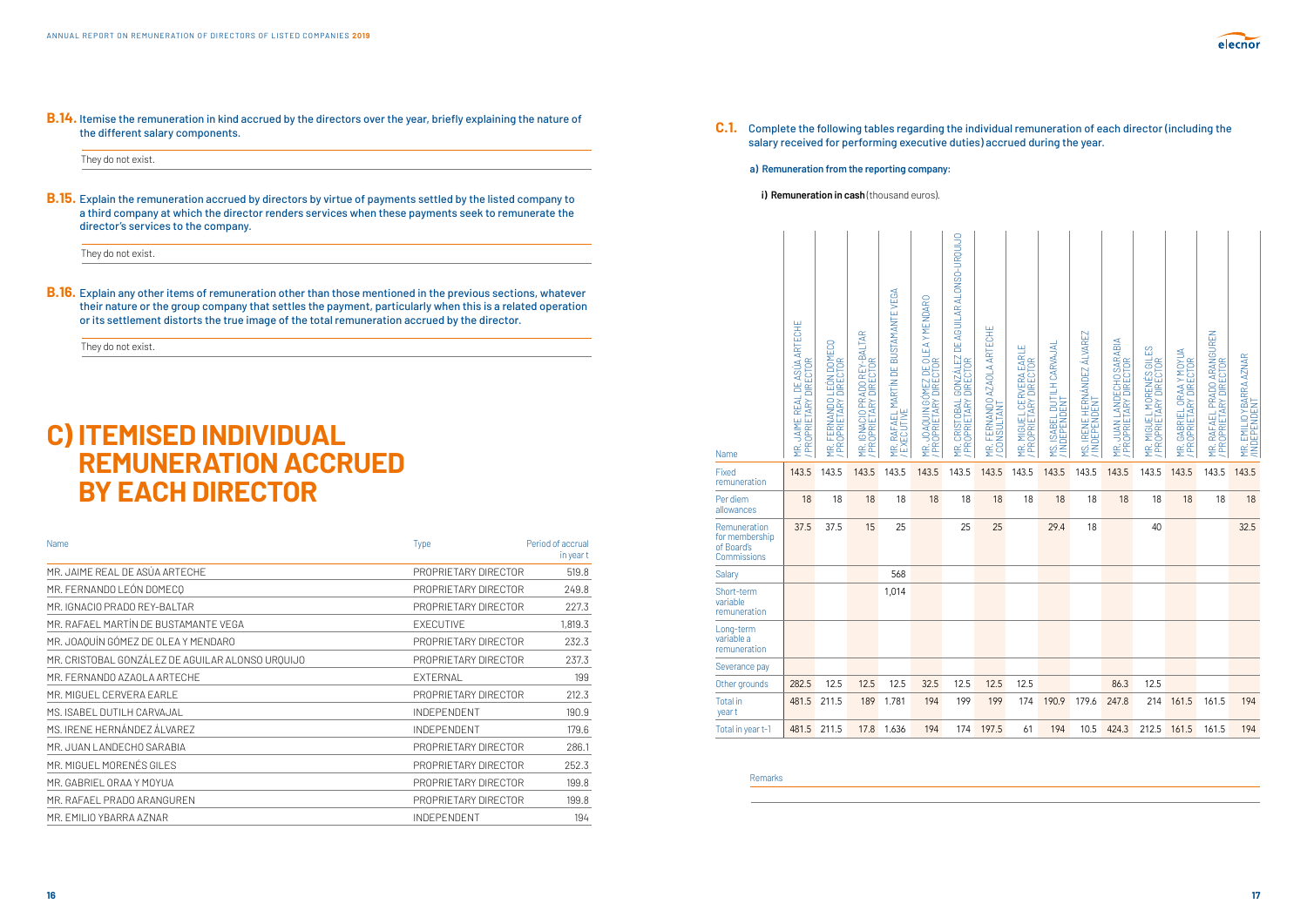#### **ii) Table of changes in share-based remuneration schemes and gross profit from consolidated shares or financial instruments.**

## **<sup>18</sup> <sup>19</sup>** MR. JAIME REAL DE ASÚA ARTECHE / PROPRIETARY DIRECTOR MR. FERNANDO LEÓN DOMECQ / PROPRIETARY DIRECTOR MR. IGNACIO PRADO REY-BALTAR / PROPRIETARY DIRECTOR MR. MARTÍN DE BUSTAMANTE VEGA / EXECUTIVE MR. JOAQUIN GÓMEZ DE OLEA Y MENDARO / PROPRIETARY DIRECTOR MR. CRISTOBAL GONZÁLEZ DE AGUILAR ALONSO-URQUIJO / PROPRIETARY DIRECTOR MR. FERNANDO AZAOLA ARTECHE / CONSULTANT MR. MIGUEL CERVERA EARLE / PROPRIETARY DIRECTOR MS. ISABEL DUTILH CARVAJAL / INDEPENDENT MS. IRENE HERNÁNDEZ ÁLVAREZ / INDEPENDENT MR. JUAN LANDECHO SARABIA / PROPRIETARY DIRECTOR MR. MIGUEL MORENÉS GILES / PROPRIETARY DIRECTOR MR. GABRIEL ORAA Y MOYUA / PROPRIETARY DIRECTOR MR. RAFAEL PRADO ARANGUREN / PROPRIETARY DIRECTOR MR. EMILIO YBARRA AZNAR / INDEPENDENT Name Name Financial instruments Financial instruments Financial instruments Financial instruments Financial Instruments<br>of Plan at start of vear to cranted at start of vear to consolidated during the vear start and the mat matured but at end of year t not exercised No. of No. of No. of No. of No. of No. of Price Gross profit from No. of No. of No. of No. of No. of No. of No<br>Instruments equivalent instruments equivalent instruments equivalent of the shares handed over instruments inst instruments equivalent instruments equivalent instruments equivalent of the shares handed over instruments instruments equivalent shares shares shares shares shares shares consolidated of consolidated shares shares /handed shares financial over the contraction of the contraction of the contraction of the contraction of the contraction of the contraction of the contraction of the contraction of the contraction of the contraction of the contraction of the cont  $\,$  (thousand  $\,\mathsf{t})$ Director 1 Plan 1 Plan 2 Remarks  **iii) Long-term saving systems.** Remuneration from consolidation of rights to savings system Director 1 Name Contribution over the year from the company (thousand  $\epsilon$ ) Amount of accumulated funds (thousand  $\epsilon$ ) Savings systems with Savings systems with Year to Year t-1 consolidated economic rights unconsolidated economic rights Year t Year t-1 Year Year Year t-1 Systems with Systems with Systems with Systems with Systems with consolidated unconsolidated consolidated unconsolidated economic rights economic rights economic rights economic rights Director 1 Remarks  **iv) Details of other items.**

| Name                                                                | lten.                         | Inerated |
|---------------------------------------------------------------------|-------------------------------|----------|
| MR<br>TIN DE RUSTAMANTE VEGA / EXEC<br>. LEIVE –<br>MARI<br>- 스 - I | LIRANCE PREMILIMS<br>INN<br>. | n.bl     |

### **b) Remuneration of the company directors for seats on the boards of other group companies:**

| Name                                                        | MR. JAIME REAL DE ASÚA ARTECHE<br>/ PROPRIETARY DIRECTOR | MR. FERNANDO LEÓN DOMECO<br>/ PROPRIETARY DIRECTOR | MR. IGNACIO PRADO REY-BALTAR<br>/ PROPRIETARY DIRECTOR | MR. MARTÍN DE BUSTAMANTE VEGA<br>/ EXECUTIVE | MR. JOAQUIN GÓMEZ DE OLEA Y MENDARO<br>/ PROPRIETARY DIRECTOR | MR. CRISTOBAL GONZÁLEZ DE AGUILAR ALONSO-URQU<br>/ PROPRIFTARY DIRFCTOR |
|-------------------------------------------------------------|----------------------------------------------------------|----------------------------------------------------|--------------------------------------------------------|----------------------------------------------|---------------------------------------------------------------|-------------------------------------------------------------------------|
| <b>Fixed remuneration</b>                                   | 38.3                                                     | 38.3                                               | 38.3                                                   | 38.3                                         | 38.3                                                          | 38.3                                                                    |
| Per diem allowances                                         |                                                          |                                                    |                                                        |                                              |                                                               |                                                                         |
| Remuneration<br>for membership<br>of Board's<br>Commissions |                                                          |                                                    |                                                        |                                              |                                                               |                                                                         |

**i) Remuneration in cash** (thousand euros).

Salary



Short-term variable remuneration Long-term variable remuneration Severance pay Other grounds



Remarks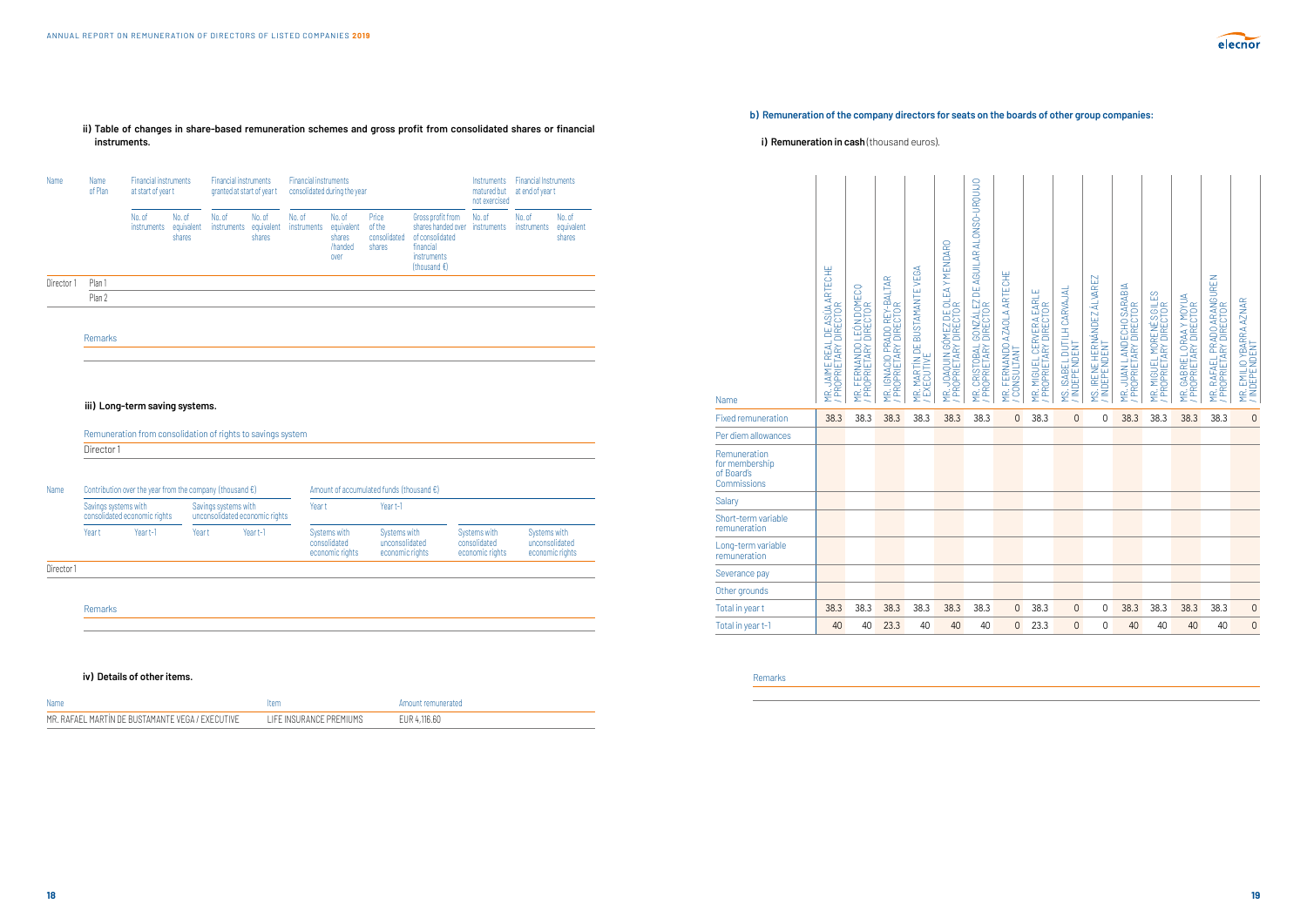

#### **ii) Table of changes in share-based remuneration schemes and gross profit from consolidated shares or financial instruments.**

### Name Name Financial instruments Financial instruments Financial instruments Financial instruments Financial Instruments<br>of Plan at start of year two granted at start of year two consolidated during the year start of the ma at start of year t granted at start of year t consolidated during the year not exercised No. of No. of No. of No. of No. of No. of No. of Price Gross profit from No. of No. of No. of Instruments equivalent instruments equivalent instruments equivalent instruments equivalent instruments equivalent instruments e instruments equivalent instruments equivalent instruments equivalent of the shares handed over instruments instruments equivalent shares shares shares shares shares shares consolidated of consolidated shares shares /handed shares financial over the contraction of the contraction of the contraction of the contraction of the contraction of the contraction of the contraction of the contraction of the contraction of the contraction of the contraction of the cont  $\,$  (thousand  $\,\mathsf{t}$ ) is the contract of the contract of the contract of the contract of the contract of the contract of the contract of the contract of the contract of the contract of the contract of the contract of Director1 Plan 1 Plan 2 Remarks  **iii) Long-term saving systems.** Remuneration from consolidation of rights to savings system Director 1 Name Contribution over the year from the company (thousand  $\epsilon$ ) Amount of accumulated funds (thousand  $\epsilon$ ) Savings systems with Savings systems with Year to Year t-1 consolidated economic rights unconsolidated economic rights Year t Year t-1 Year Year Year t-1 Systems with Systems with Systems with Systems with Systems with consolidated unconsolidated consolidated unconsolidated economic rights economic rights economic rights economic rights Director 1 Remarks  **iv) Details of other items.** Name **Item Amount remunerated Item Item Amount remunerated Amount remunerated** Director 1 Remarks

#### **c) Summary of remunerations:**

### This should include a summary of the amounts corresponding to all the remuneration items included in this report that have

accrued to each director (thousand €).

Thousand €.

Remarks

| Name                                    |                                                                             | MR. JAIME REAL DE ASÚA ARTECHE<br>/ PROPRIETARY DIRECTOR | MR. FERNANDO LEÓN DOMECO<br>/ PROPRIETARY DIRECTOR | MR. IGNACIO PRADO REY-BALTAR<br>/ PROPRIETARY DIRECTOR | MR. RAFAEL MARTÍN DE BUSTAMANTE VEGA<br>/ EXECUTIVE | MR. JOAQUIN GÓMEZ DE OLEA Y MENDARO<br>/ PROPRIETARY DIRECTOR | MR. CRISTOBAL GONZÁLEZ DE AGUILAR<br>ALONSO-URQUIJO<br>/ PROPRIETARY DIRECTOR | MR. FERNANDO AZAOLA ARTECHE<br>/ CONSULTANT | ш<br>MR. MIGUEL CERVERA EARL<br>/ PROPRIETARY DIRECTOR | MS. ISABEL DUTILH CARVAJAI<br>/ INDEPENDENT | MS. IRENE HERNÁNDEZ ÁLVAREZ<br>/ INDEPENDENT | MR. JUAN LANDECHO SARABIA<br>/ PROPRIETARY DIRECTOR | MR. MIGUEL MORENÉS GILES<br>/ PROPRIETARY DIRECTOR | MR. GABRIEL ORAA Y MOYUA<br>/ PROPRIETARY DIRECTOR | MR. RAFAEL PRADO ARANGUREN<br>/ PROPRIETARY DIRECTOR | MR. EMILIO YBARRA AZNAR<br>/ INDEPENDENT | TOTAL   |
|-----------------------------------------|-----------------------------------------------------------------------------|----------------------------------------------------------|----------------------------------------------------|--------------------------------------------------------|-----------------------------------------------------|---------------------------------------------------------------|-------------------------------------------------------------------------------|---------------------------------------------|--------------------------------------------------------|---------------------------------------------|----------------------------------------------|-----------------------------------------------------|----------------------------------------------------|----------------------------------------------------|------------------------------------------------------|------------------------------------------|---------|
|                                         | Total<br>cash<br>remuneration                                               | 481.5                                                    | 211.5                                              | 189                                                    | 1.781                                               | 194                                                           | 199                                                                           | 199                                         | 174                                                    | 190.9                                       | 179.6                                        | 247.8                                               | 214                                                | 161.5                                              | 161.5                                                | 194                                      | 4,778.3 |
| Remuneration accrued in the company     | Gross<br>profit of<br>consolidated<br>shares or<br>financial<br>instruments |                                                          |                                                    |                                                        |                                                     |                                                               |                                                                               |                                             |                                                        |                                             |                                              |                                                     |                                                    |                                                    |                                                      |                                          |         |
|                                         | Remuneration<br>for saving<br>systems                                       |                                                          |                                                    |                                                        |                                                     |                                                               |                                                                               |                                             |                                                        |                                             |                                              |                                                     |                                                    |                                                    |                                                      |                                          |         |
|                                         | Remuneration<br>for other<br>items                                          |                                                          |                                                    |                                                        |                                                     |                                                               |                                                                               |                                             |                                                        |                                             |                                              |                                                     |                                                    |                                                    |                                                      |                                          |         |
|                                         | Total FY2019<br>company                                                     |                                                          | 481.5 211.5                                        | 189                                                    | 1.781                                               | 194                                                           | 199                                                                           | 199                                         | 174                                                    | 190.9                                       | 179.6                                        | 247.8                                               | 214                                                | 161.5                                              | 161.5                                                | 194                                      | 4,778.3 |
|                                         | Total<br>cash<br>remuneration                                               | 38.3                                                     | 38.3                                               | 38.3                                                   | 38.3                                                | 38.3                                                          | 38.3                                                                          | 0                                           | 38.3                                                   | $\theta$                                    | 0                                            | 38.3                                                | 38.3                                               | 38.3                                               | 38.3                                                 | $\theta$                                 | 421.3   |
| Remuneration accrued in group companies | Gross<br>profit of<br>consolidated<br>shares or<br>financial<br>instruments |                                                          |                                                    |                                                        |                                                     |                                                               |                                                                               |                                             |                                                        |                                             |                                              |                                                     |                                                    |                                                    |                                                      |                                          |         |
|                                         | Gross profit<br>from options<br>exercised                                   |                                                          |                                                    |                                                        |                                                     |                                                               |                                                                               |                                             |                                                        |                                             |                                              |                                                     |                                                    |                                                    |                                                      |                                          |         |
|                                         | Remuneration<br>for other<br>items                                          |                                                          |                                                    |                                                        |                                                     |                                                               |                                                                               |                                             |                                                        |                                             |                                              |                                                     |                                                    |                                                    |                                                      |                                          |         |
|                                         | Total year t<br>group                                                       | 38.3                                                     | 38.3                                               | 38.3                                                   | 38.3                                                | 38.3                                                          | 38.3                                                                          | 0                                           | 38.3                                                   | $\mathsf{O}\xspace$                         | 0                                            | 38.3                                                | 38.3                                               | 38.3                                               | 38.3                                                 | $\mathsf{O}\xspace$                      | 421.3   |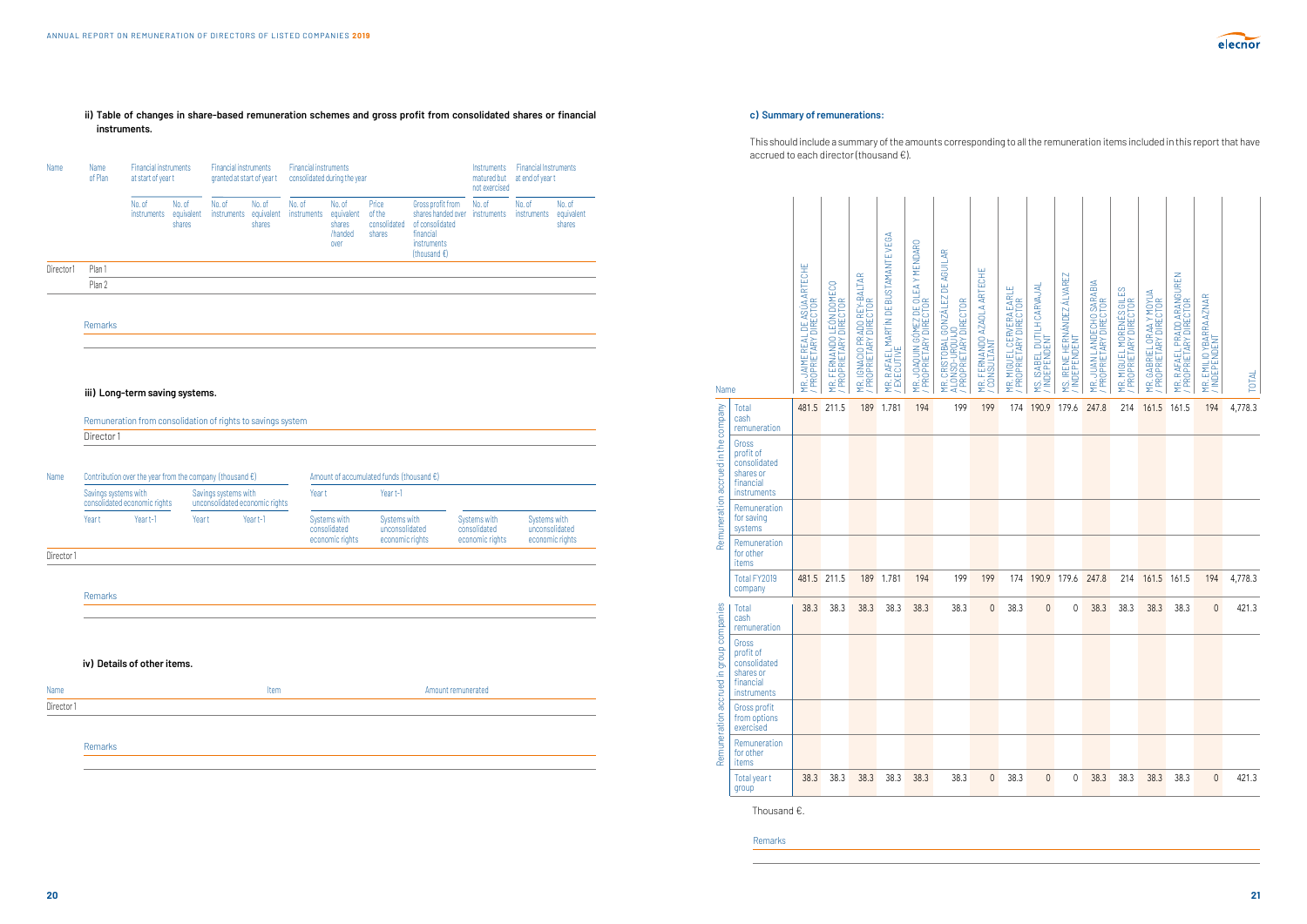# **D) OTHER INFORMATION OF INTEREST**

If there are any relevant issues relating to directors' remuneration that you have not been able to address in the previous sections of this report, but which are necessary to provide more comprehensive and fully reasoned information on the remuneration structure and practices of the company with regard to its directors, list them briefly.

| Name or company name of the member<br>of the Board of Directors who has not voted<br>for the approval of this report | Reasons (against, abstention, non-attendance) | Explain the reasons |
|----------------------------------------------------------------------------------------------------------------------|-----------------------------------------------|---------------------|
|                                                                                                                      |                                               |                     |

This annual remuneration report has been approved by the Board of Directors of the company on 25 March 2020.

State whether any director has voted against or abstained from approving this report.

 $Yes$   $No \overline{X}$